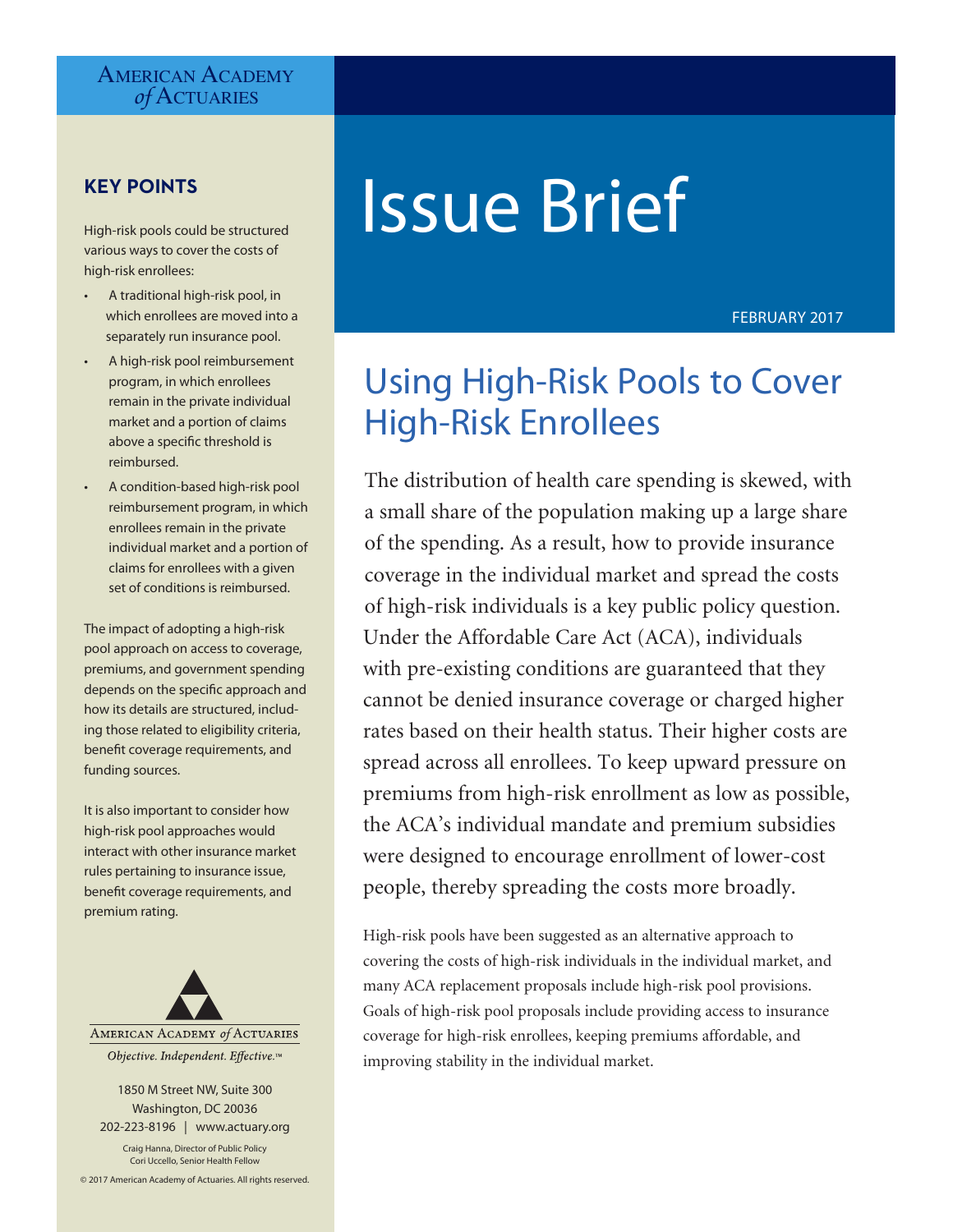This issue brief provides an overview of three potential high-risk pool approaches to covering the costs of high-risk enrollees:

- A traditional high-risk pool, in which enrollees are moved into a separately run insurance pool managed by states or the federal government.
- A high-risk pool reimbursement program, in which enrollees remain in the private individual market and a portion of claims above a specific threshold is reimbursed by the high-risk pool.
- A condition-based high-risk pool reimbursement program, in which enrollees remain in the private individual market and a portion of claims for enrollees with a given set of conditions is reimbursed by the high-risk pool.

This issue brief provides a brief description of each approach and current examples that use the approach. Because the impact of a high-risk pool program on insurance coverage, premiums, and government spending depends on the details underlying its structure, the issue brief will examine the implications of various design features including eligibility criteria, benefit coverage, funding sources, and regulatory responsibility.

#### **Traditional High-Risk Pools**

Under a traditional high-risk pool, individuals applying for coverage who are high-risk due to pre-existing conditions are segregated from the conventional individual market risk pool and offered coverage in a separate pool. Taking high-risk people out of the conventional market can help keep premiums lower for those remaining

in the conventional market. However, the costs for the high-risk pool will be high, necessitating external funding if high-risk pool premiums do not fully reflect the higher costs. Examples of a traditional high-risk pool approach include state high-risk pools prior to the ACA and the ACA's Pre-Existing Condition Insurance Plan (PCIP).

Prior to the ACA, 35 states had high-risk pools for state residents who did not have access to employer coverage or public insurance and who due to pre-existing conditions were either charged much higher premiums for individual market coverage, offered coverage excluding certain conditions, or denied coverage altogether. Some states also used high-risk pools to meet the Health Insurance Portability and Accountability Act (HIPAA) requirement that individuals losing group coverage have access to individual market coverage on a guaranteed basis. The choice of high-risk pool benefit plans was limited, although plan costsharing requirements were often similar to ones available in the individual market. Some excluded coverage for pre-existing conditions for six months to a year and, like many individual market plans at the time, coverage was usually subject to lifetime benefit limits. States charged premiums for high-risk pool coverage that were typically capped at 150 percent of the standard premium in their state. In addition to premium income, high-risk pools were supported by a combination of state funds, fees assessed on private health insurance carriers, and, to a lesser extent, federal grants. In 2011, 226,000 individuals were enrolled in state high-risk pools at a total cost of \$2.6 billion.1 The guaranteed availability of individual market coverage at standard rates under the ACA beginning in 2014 reduced the need for

1 National Association of State Comprehensive Health Insurance Plans (NASCHIP), "Comprehensive Health Insurance for High-Risk Individuals: A State-by-State Analysis, 2011/2012," 26th Edition, September 2012.

**Members of the Individual and Small Group Markets Committee include: Karen Bender, MAAA, ASA, FCA, chairperson; Barbara Klever, MAAA, FSA, vice chairperson; Eric Best, MAAA, FSA; Philip Bieluch, MAAA, FSA, FCA; Joyce Bohl, MAAA, ASA; Frederick Busch, MAAA, FSA; April Choi, MAAA, FSA; Sarkis Daghlian, MAAA, FSA; Richard Diamond, MAAA, FSA; James Drennan, MAAA, FSA, FCA; Scott Fitzpatrick, MAAA, FSA; Beth Fritchen, MAAA, FSA; Rebecca Gorodetsky, MAAA, ASA; Audrey Halvorson, MAAA, FSA; David Hayes, MAAA, FSA; Juan Herrera, MAAA, FSA; Shiraz Jetha, MAAA, CERA, FCIA, FSA; Rachel Killian, MAAA, FSA; Kuanhui Lee, MAAA, ASA; Raymond Len, MAAA, FCA, FSA; Timothy Luedtke, MAAA, FSA; Scott Mack, MAAA, ASA; Barbara Niehus, MAAA, FSA; Donna Novak, MAAA, ASA, FCA; Jason Nowakowski, MAAA, FSA; James O'Connor, MAAA, FSA; Bernard Rabinowitz, MAAA, FSA, FIA, FCIA, CERA; David Shea, MAAA, FSA; Steele Stewart, MAAA, FSA; Martha Stubbs, MAAA, ASA; Karin Swenson-Moore, MAAA, FSA; David Tuomala, MAAA, FSA, FCA; Rod Turner, MAAA, FSA; Cori Uccello, MAAA, FSA, FCA; Dianna Welch, MAAA, FSA, FCA; and Tom Wildsmith, MAAA, FSA.**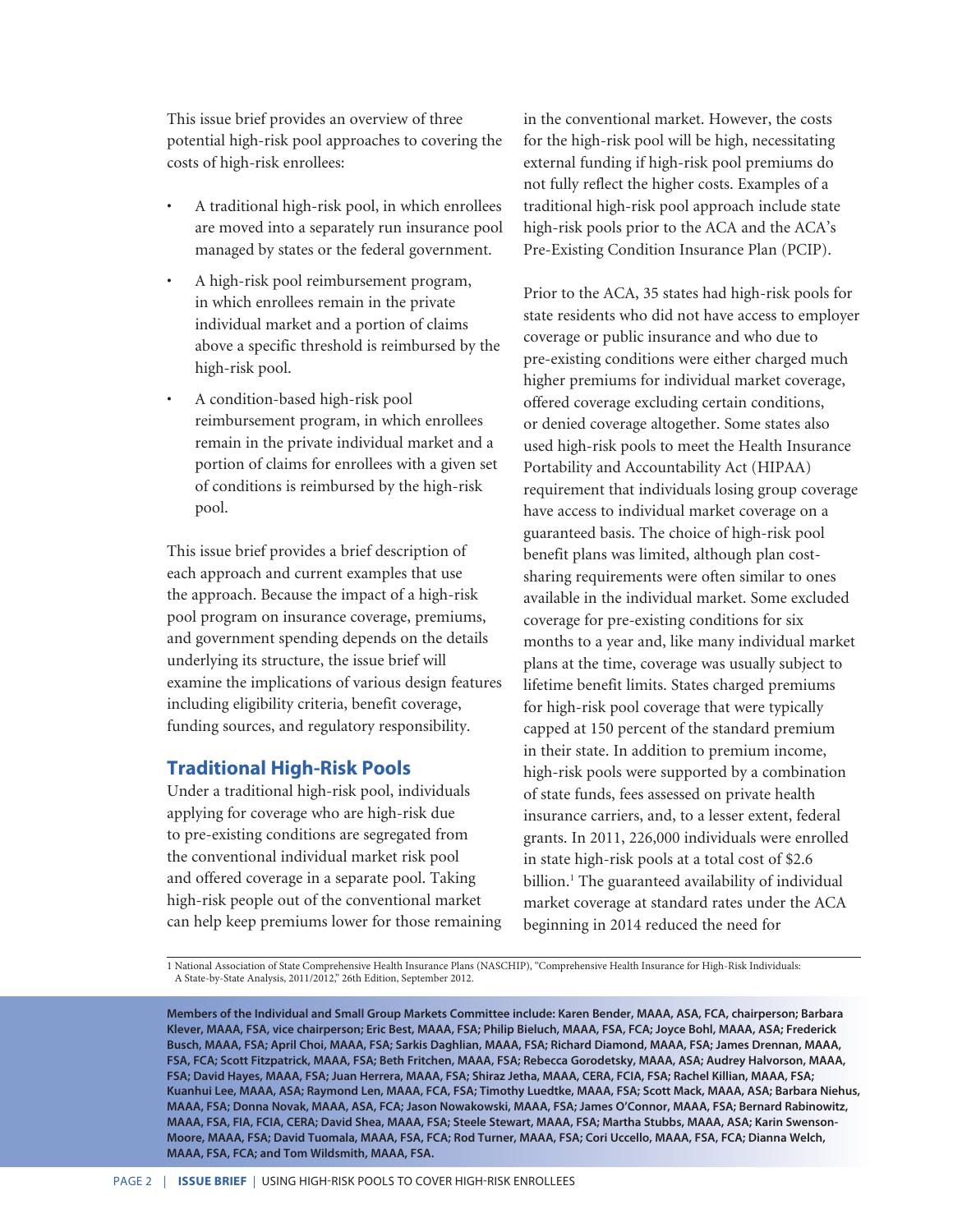state high-risk pools. As of November 2016, most state high-risk pools were either closed entirely or were not enrolling new participants.<sup>2</sup>

To create a bridge to guaranteed issued coverage in 2014, the ACA established the PCIP program, under which state or federally run high-risk pools would be created in every state beginning in 2010. The program was supported by \$5 billion of federal funds. To qualify for PCIP coverage, individuals must have been uninsured for at least six months and either have had a pre-existing condition or been denied coverage. Premiums were based on the standard rates for individual market coverage. Total PCIP enrollment grew from 12,000 in 2010 to 56,000 in 2011 to a peak of 115,000 in 2013.<sup>3</sup>

The Kaiser Family Foundation estimates that 27 percent of adults younger than age 65 have preexisting health conditions that would make it more difficult to obtain coverage if insurers were allowed to medically underwrite.<sup>4</sup> The impact of adopting a high-risk pool approach on access to coverage, premiums, and government spending depends on how the details are structured.

**Eligibility—**The less restrictive the eligibility requirements are for a separate high-risk pool, the higher the high-risk pool enrollment and the larger the premium reduction for those remaining in the individual market. However, higher enrollment also means higher costs for the high-risk pool. Options to determine eligibility include:

- The presence of a specific high-cost medical condition;
- Denial of coverage in a non-guarantee issue individual market;
- Determination that premiums in the individual market are "unaffordable"; and

Prior coverage or lack of prior coverage requirements.

**Benefit Coverage—**How benefit requirements are set would affect enrollee participation, outof-pocket costs, overall risk pool spending, and premiums. More comprehensive coverage would provide better access to care and financial protection to enrollees, but would be more expensive. Less comprehensive coverage would be less expensive, but would expose enrollees to higher out-of-pocket costs. Coverage decisions would need to be made regarding:

- Range of benefits covered;
- Cost-sharing requirements;
- Presence or absence of annual and/or lifetime out of pocket limits; and
- Presence or absence of waiting periods for coverage of pre-existing conditions.

**Premiums Charged to Enrollees—**By definition, high-risk pool enrollees are expected to have health costs that far exceed average costs. But high premium rates (and high out-of-pocket costs) can be barriers to enrollment. To keep coverage relatively affordable, premiums can be limited to a specific multiple of standard rates. The lower the premiums, the higher the enrollment, and the more outside funding will be needed. Options for setting premiums include:

- Premium rates set to standard individual market rates or a multiple of individual market standard rates;
- Allow or prohibit third-party payment of premiums; allowing such payments would increase enrollment, but could also increase per-enrollee costs as those payments are typically made on behalf of individuals with especially high health needs;<sup>5</sup> and

<sup>2</sup> NASCHP, "[State Risk Pool Status Report](http://www.naschip.org/2016/PoolEnrollmentSurvey2016.pdf)," November 2016.

<sup>3</sup> Center for Consumer Information and Insurance Oversight, Centers for Medicare & Medicaid Services, "State by State Enrollment in the Pre-Existing [Condition Insurance Plan](https://www.cms.gov/CCIIO/Resources/Fact-Sheets-and-FAQs/pcip-enrollment.html)," Accessed January 13, 2017.

<sup>4</sup> Gary Claxton, et al., ["Pre-existing Conditions and Medical Underwriting in the Individual Insurance Market Prior to the ACA,](http://kff.org/health-reform/issue-brief/pre-existing-conditions-and-medical-underwriting-in-the-individual-insurance-market-prior-to-the-aca/)" Kaiser Family Foundation, December 12, 2016.

<sup>5</sup> CCIIO has raised a concern regarding third-party payments in the ACA individual market. Dialysis providers in particular may be steering patients to ACA plans in order to benefit from higher reimbursement rates. Whether this kind of adverse selection would be a concern for high-risk pools depends on whether the pools are intended to be self-supporting and whether they are meant to be the coverage of last resort.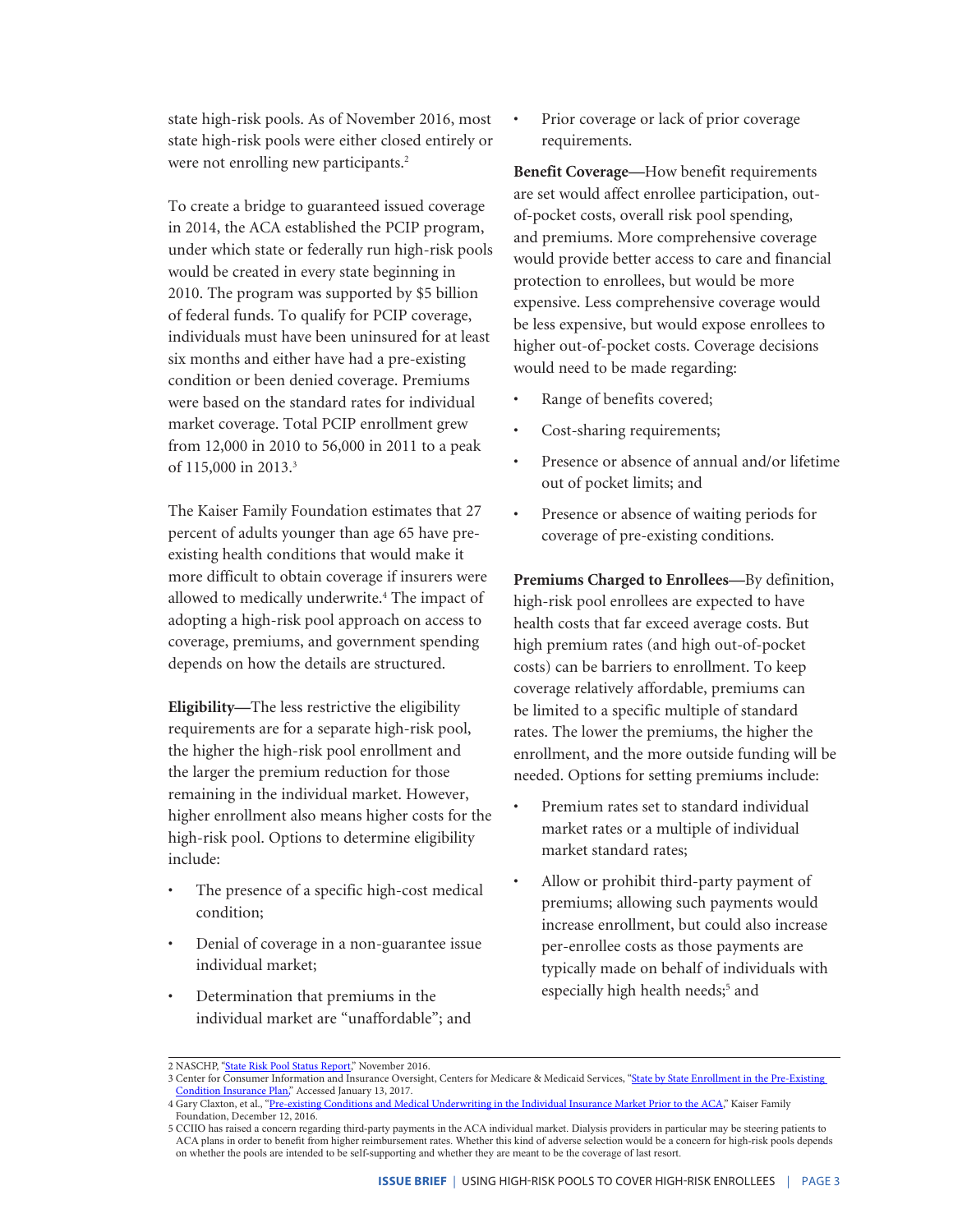• Allow or prohibit income-related (or otherwise structured) premium subsidies to be used toward high-risk pool coverage.

**Funding**—If premiums charged to high-risk pool enrollees are limited to below what would be required to cover expected claims and expenses, other funding sources will be required to make up the difference. Incorporating outside funding can spread the costs of enrollees over a larger base. The broader the base of funds, the lower the burden on contributing entities. Funding sources can include:

- Assessments on the private health insurance industry;
- Assessments on self-insured health plans;
- Assessments on providers; and
- Federal or state general revenues.

**Regulation and Administration**—Decisions would need to be made regarding which entities would regulate and administer high-risk pools. They can be regulated and administered at the state and/or federal level. Historically, they were regulated by states, and states differed in their eligibility criteria, funding, etc. Federal rules accompanied both HIPAA and the ACA, which reduced the variation across states to differing degrees. But high-risk pool administration stayed largely at the state level.

**Other Considerations—**A key feature of the traditional approach to high-risk pools is that they are separate from the individual market. This separation can raise additional considerations:

• Premium rates and eligibility criteria for high-risk pools can have a material impact on premium rates in the conventional individual market. Generally, the more individuals in the high-risk pool, the lower the rates in the standard pool. This would enhance the affordability and perhaps enrollment in the standard pool, but would also drive the costs of a high-risk pool higher.

- High-risk pool enrollees know that they have insurance that is separate and perhaps different from coverage in the individual market. Enrollee participation can depend on whether there are extra enrollment burdens and the perceived value of high-risk pool coverage.
- When high-risk pools are separate from the conventional individual market, there may be fewer benefit choices, provider options, choice of insurers (i.e., only one choice), etc. than in the individual market.
- High-risk pool costs will depend on provider payment rates. One strategy for lowering costs is to lower provider payment rates. However, providers may be less willing to treat patients with high-risk pool coverage if payment rates are lower than those in the individual market.
- If high-risk pools are not administered by an insurer or another entity with experience in care management, it may be difficult for state and federal regulatory agencies to ensure that high-risk individuals are provided with adequate care coordination and management activities. The lack of such activities could worsen health care outcomes and result in higher spending.
- High-risk pool enrollment numbers, the length of enrollment, and the impact on premiums in the individual market would depend on the individual market's issue rules. For example, if there are open enrollment periods that allow guaranteed issue enrollment, high-risk pool enrollees could move to the individual market. That could reduce high-risk pool enrollment (and costs). It could also limit the reduction of individual market premiums that would result from having separate high-risk pools, depending on whether premiums in the individual market are allowed to vary by health status. If continuous coverage is required in order for insurance to be issued on a guaranteed basis and time enrolled in a high-risk pool counts toward continuous coverage requirements, high-risk enrollees could similarly shift to individual market coverage.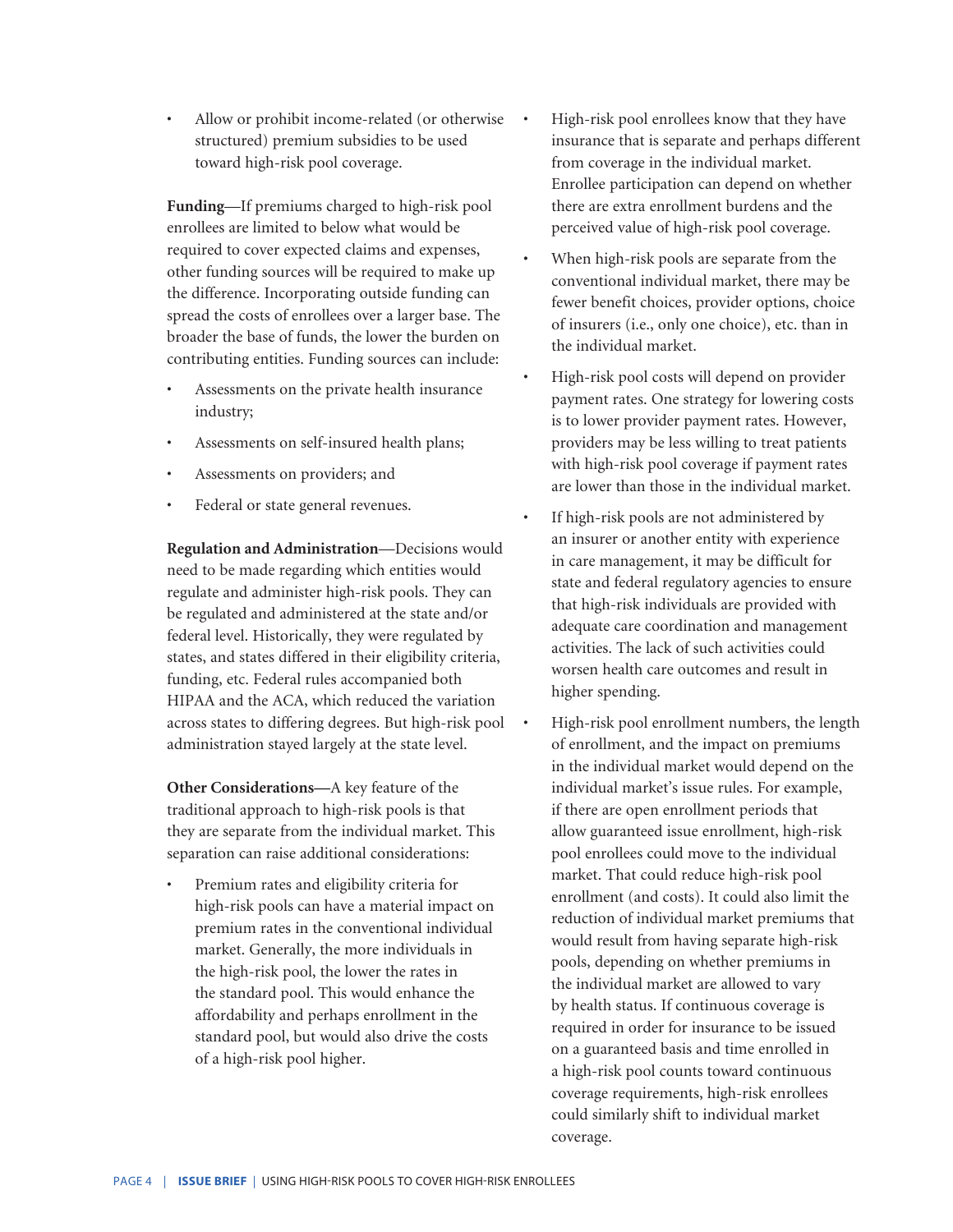When using a separate high-risk pool, the risk of covering high-cost enrollees shifts away from insurers and individuals in the conventional individual market. High-cost individuals may bear more of the risk through higher premiums. They also bear the risk of uncertain or fluctuating external funding, which could affect coverage availability.

#### **High-Risk Pool Reimbursement— Based on Health Spending**

Rather than setting up a separate high-risk pool, another approach is to use high-risk pool funds to reimburse health plans a portion of the costs of their high-cost enrollees. Individuals with preexisting conditions would remain in the private individual market. Examples of this approach include Medicare Part D's reinsurance program, the ACA's transitional reinsurance program, and recent changes to the ACA risk adjustment program to include high-cost risk pooling.

Under the Medicare Part D reinsurance program, the federal government covers 80 percent of prescription drug spending that exceeds the beneficiary out-of-pocket threshold, with funding mostly from general revenues. Under the ACA, a transitional reinsurance program was in effect from 2014 to 2016. It used contributions collected from all insurers and self-funded plans to offset a portion of claims for high-cost individuals in the individual market. During the program's first year, the \$10 billion reinsurance fund was estimated to reduce premiums by about 10-14 percent.<sup>6</sup> Beginning in 2018, the ACA's risk adjustment program, which transfers money among insurers based on the relative risk of their enrollees, is set to be altered to include a high-cost risk pooling component. A high-risk outlier payment that covers 60 percent of an enrollee's costs above \$1 million will be included, funded by a percentage of insurer premiums. In other words, the program will

continue to transfer funds among insurers, with no additional funding source. Although the risk adjustment program is administered at the state level, the outlier payment transfers will be at the federal level.

The key feature of a high-risk reimbursement approach is that high-cost enrollees are covered in the same market as other enrollees. A reimbursement approach's impact on premiums and government spending depends on several factors, particularly how reimbursements are structured and the source of funding.

**Eligibility—**High-cost enrollees would remain in the same private individual market as other enrollees—the reimbursement process would be invisible to them. Reimbursements to plans would occur when an enrollee's allowed claims exceed a specified threshold. The lower the threshold and the higher the share of costs above the threshold that are reimbursed, the greater the potential to reduce premiums if reimbursements are externally funded.

**Benefit Coverage**—Because high-cost enrollees would remain in the private insurance market, they would have the same benefit options available to other enrollees.

**Premiums Charged to Enrollees**—Because high-cost enrollees would remain in the private insurance market, they would face the same premiums as other similar enrollees. If external funding is provided to cover the costs of the reimbursements, this approach would lower average premiums. If instead reimbursements reflect transfers of funds among insurers, average premiums would be unchanged.

**Funding—**If a high-cost reimbursement program is structured similarly to the change made under the ACA risk adjustment program, no additional funding would be required; funds would transfer among insurers. As noted, however, no reductions to premiums would result.

6 American Academy of Actuaries, *[Drivers of 2015 Health Insurance Premium Changes](http://www.actuary.org/files/2015_Premium_Drivers_Updated_060414.pdf)*, June 2014.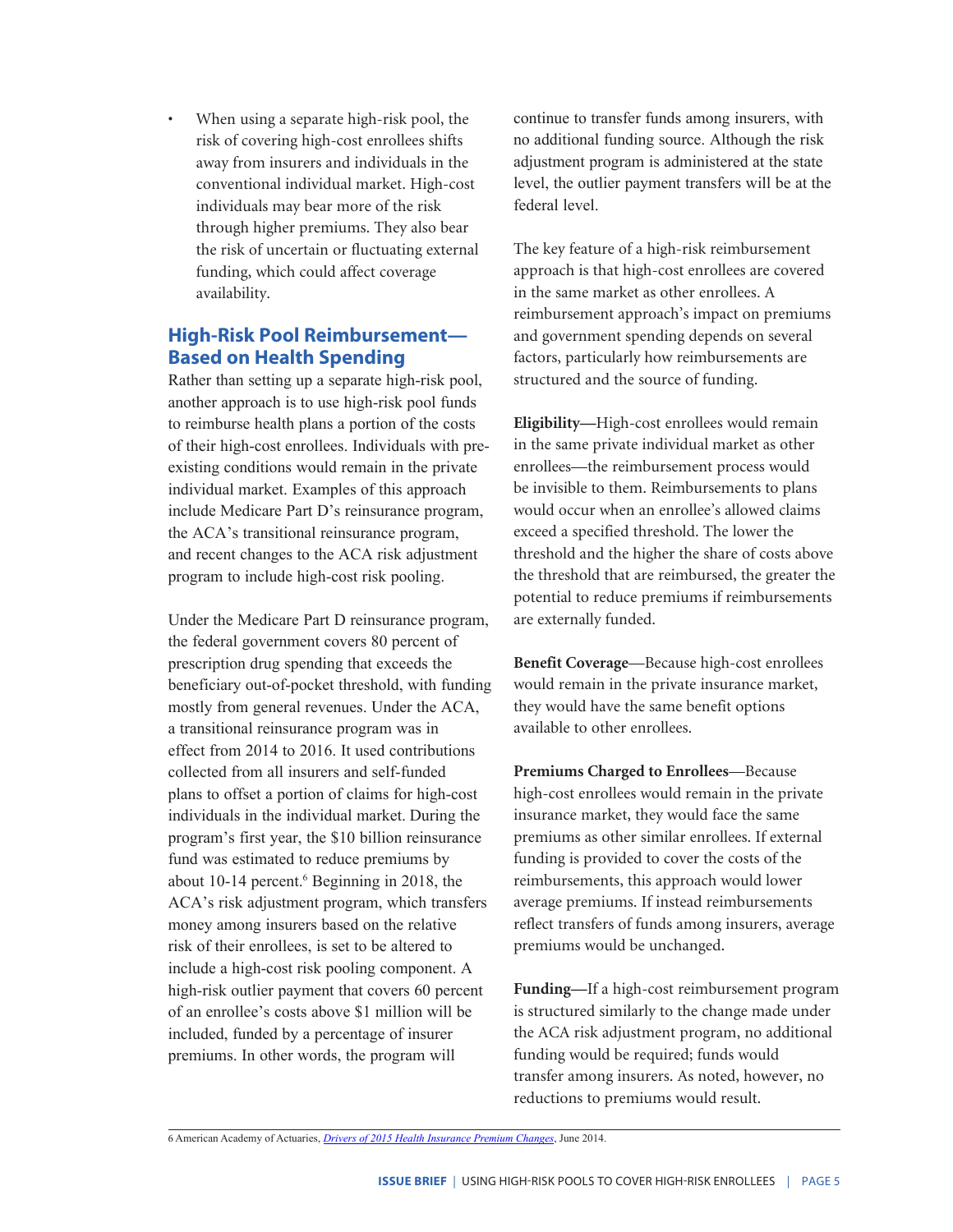The use of external funds would help reduce premiums. As in the traditional high-risk pools above, sources of external funding could include:

- Assessments on the private health insurance industry;
- Assessments on self-insured health plans;
- Assessments on providers; and
- Federal or state general revenues.

Note that under the current premium subsidy structure, the use of external funding would result in premium subsidy savings to the federal government, due to the lower premiums.

**Regulation and Administration—**A high-cost risk reimbursement pool could be structured to be regulated and administered at either the state or federal level. A unified federal reimbursement program would provide more consistent provisions across all states. However, state flexibility in the specific program parameters could be incorporated.

#### **Other Considerations**

- The use of high-risk pool reimbursement would limit the risk to insurers of high-cost outliers. As a result, insurers could reduce the risk margins incorporated into the premiums. In addition, especially in the case of external funding, the need for commercial stop-loss reinsurance could decline, further decreasing premiums.
- Compared with a traditional high-risk pool approach, under a high-risk pool reimbursement approach, insurers and enrollees in the conventional individual market would bear the risks of uncertain or fluctuating external funding. For instance, the reimbursement parameters could become more or less generous depending on funding. This could cause uncertainty for insurers as they develop premiums and for their enrollees who could see premium fluctuations from year to year.
- Retaining the high-cost insureds in the private market could help avoid the solvency and potential funding issues that may arise with separate high-risk pool programs.
- Using a dollar threshold approach to reimburse plans for high-cost enrollees can cause some inequities among insurers. Insurers that are able to attain lower provider payment rates and provide more care management and cost-effective care may benefit less than plans with higher spending. Similarly, insurers in low-cost areas may benefit less from this approach than insurers in high-cost areas. Considerations could be given to whether adjustments to reflect provider payment rates and regional unit cost differentials would be appropriate and feasible.
- To encourage insurers to manage care after the reimbursement threshold is reached, insurers should have to retain the risk for a portion of claims over the threshold.
- Unlike in a separate risk pool, a reimbursement approach may allow for more continued care coordination and management activities.
- The program would not impact rules that might be developed for any continuous coverage requirements or other rules applying to applicants.

#### **High-Risk Pool Reimbursement— Based on Health Conditions**

Rather than using high-risk pool funds to reimburse plans based on spending exceeding a threshold, reimbursements could be based on an enrollee having one or more specified high-risk conditions. Similar to when insurer eligibility for reimbursements is based on spending exceeding a threshold, this type of approach is a virtual risk pool that is invisible to the enrollee.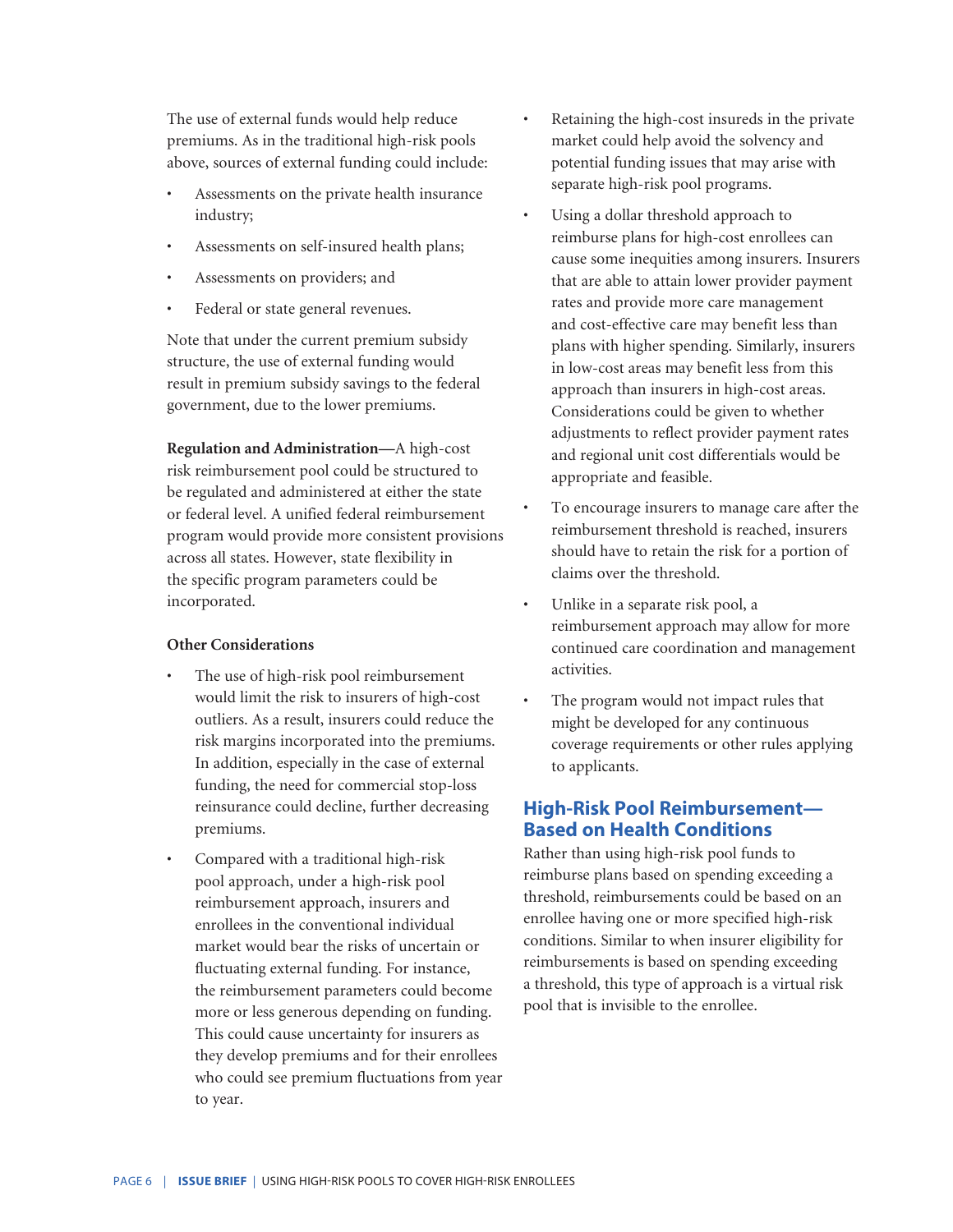An example of this approach is the Alaska Reinsurance Program (ARP), which provides payments to insurers for individual enrollees who have one or more of 33 identified high-risk conditions. The program is administered by the state's risk pool board. Insurers must request that the ARP funded pool reimburse all claims for the individuals identified with these conditions. Premium revenue, pharmacy rebates, and other revenues the insurers collect for these individuals is passed to the ARP high-risk fund. In effect, individuals with high-risk conditions are placed in a virtual risk pool separate from the other pool. For 2017, the ARP is funded through state general revenues. Premera, Alaska's only marketplace insurer, reduced its 2017 premium increase request from over 40 percent to just under 10 percent as a result of the ARP.7 For 2018, the state received approval for a 1332 waiver that would redirect any savings in federal premium subsidies (due to lower premiums) to the high-risk fund. Oliver Wyman projects that Alaska individual market premiums will be 20 percent lower in 2018 with the ARP than they would be without the ARP.<sup>8</sup>

Another example of this approach is the Arizona Medicaid program, which uses a catastrophic reinsurance program to cover all claims for enrollees with three specified conditions as well as the costs of 13 biological prescription drugs.

Most of the design issues of this approach would be similar to those for basing high-risk pool reimbursement on a threshold of spending.

**Eligibility**—High-cost enrollees would remain in the same private individual market as other enrollees—the reimbursement process would be invisible to them. Reimbursements to plans would occur when an insurer files claims to the risk pool for insured enrollees who have been identified as having one or more specified high-risk conditions. The list of conditions

would need to be defined, and the process for identifying enrollees with one or more of the conditions would need to be determined. Ideally, the conditions included would be those that are not susceptible to discretionary diagnostic coding.

If insurers can decide whether to submit claims to the high-risk pool for eligible enrollees, adverse selection against the risk pool could result. For example, adverse selection would result if insurers under this system wait until the end of the year to request reinsurance for those individuals with the identified conditions whose claims are higher than their revenue, rather than requesting reinsurance for all individuals with the conditions. Requiring all insurers to submit claims on all enrollees with the specified conditions eliminates the selection opportunity.

**Benefit Coverage**—Because high-cost enrollees would remain in the private insurance market, they would have the same benefit options available to other enrollees.

**Premiums Charged to Enrollees**—Because high-cost enrollees would remain in the private insurance market, they would face the same premiums as other similar enrollees. If external funding is provided to cover the costs of the reimbursements, this approach would lower average premiums. If instead reimbursements reflect transfers of funds among insurers, average premiums would be unchanged.

**Funding—**If a high-cost reimbursement program is structured similarly to the change made under the ACA risk adjustment program, no additional funding would be required; funds would transfer among insurers. However, no reductions to premiums would result.

<sup>7</sup> Premera Blue Cross Blue Shield of Alaska, [Premera Blue Cross Files 2017 Individual Health Plan Rates](https://www.premera.com/ak/visitor/about-premera/press-releases/2016_07_18/), July 18, 2016.

<sup>8</sup> Tammy Tomczyk, et al., [Alaska 1332 Waiver Application: Actuarial Analyses and Certification](https://aws.state.ak.us/OnlinePublicNotices/Notices/Attachment.aspx?id=105951), November 22, 2016.